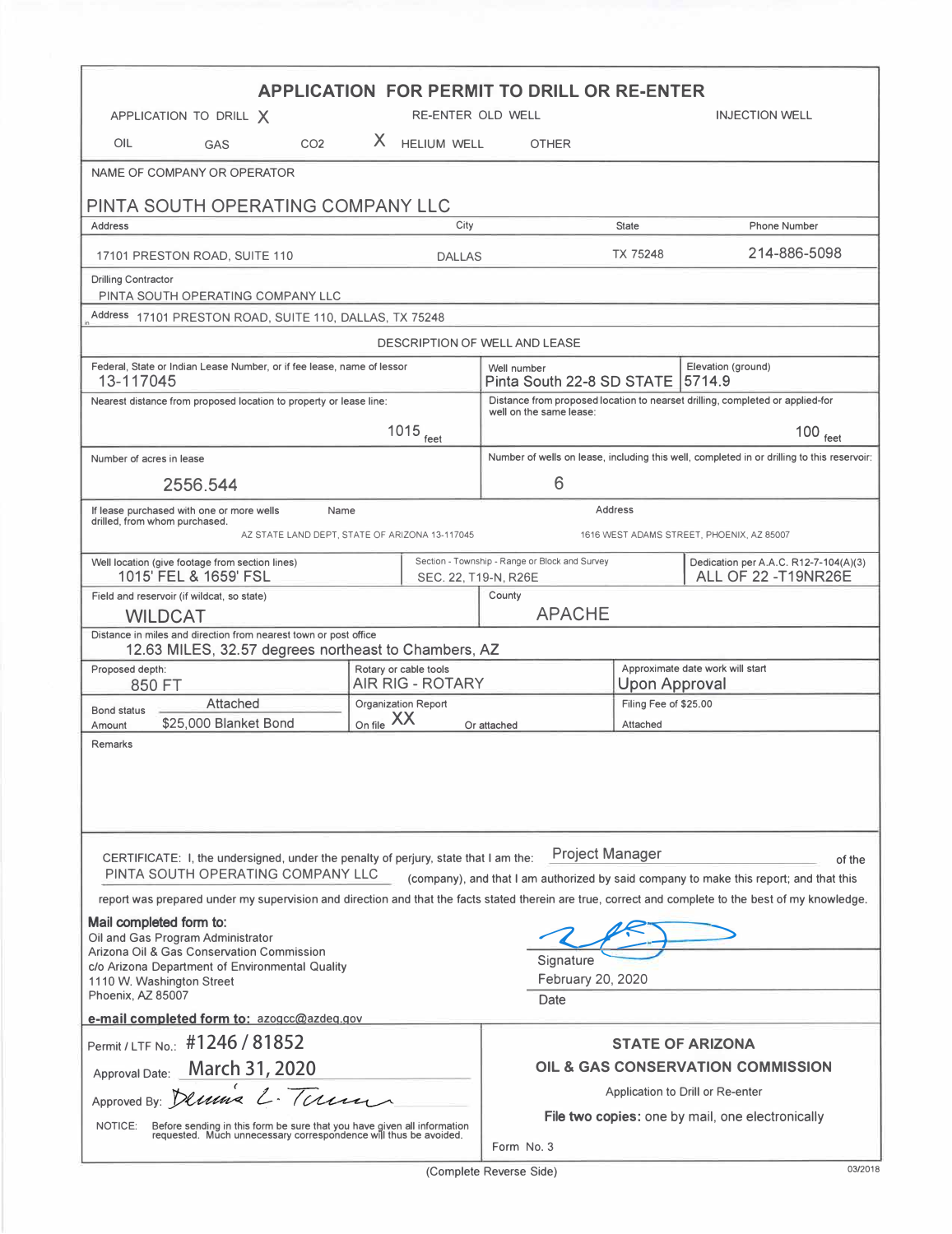- **1. Operator shall outline on the plat the acreage dedicated to the well in compliance withA.A.C. R12-7-107.**
- **2. A registered surveyor shall show on the plat the location of the well and certify this information in the space provided.**
- **3. ALL DISTANCES SHOWN ON THE PLAT MUST BE FROM THE OUTER BOUNDARIES OF THE SECTION.**
- **4.** Is the operator the only owner in the dedicated acreage outlined on the plat below ? YES  $\frac{XX}{XX}$  NO \_\_\_
- **5. If the answer to question four is no, have the interests of all owners been consolidated by communitization agreement or otherwise?** YES \_\_\_\_\_\_\_\_\_\_ NO \_\_\_\_\_\_\_\_\_\_ If answer is yes, give type of consolidation
- **6. If the answer to question four is no, list all the owners and their respective interests below:**



| Size of Casing | Weight           | Grade & Type | Top | <b>Bottom</b> | <b>Cementing Depths</b> | <b>Sacks Cement</b> | Type |
|----------------|------------------|--------------|-----|---------------|-------------------------|---------------------|------|
| 10.75"         | 36lb             | J55          | 0ft | <b>100ft</b>  | $0-100$ ft              | 20                  |      |
| 71             | 20 <sub>lb</sub> | J55          | 0ft | 681ft         | $0 - 681$ ft            | 105                 |      |
| 4.5"           | 10.4lb           | J55          | 0ft | 840ft         | 0-840ft                 | 85                  |      |
|                |                  |              |     |               |                         |                     |      |